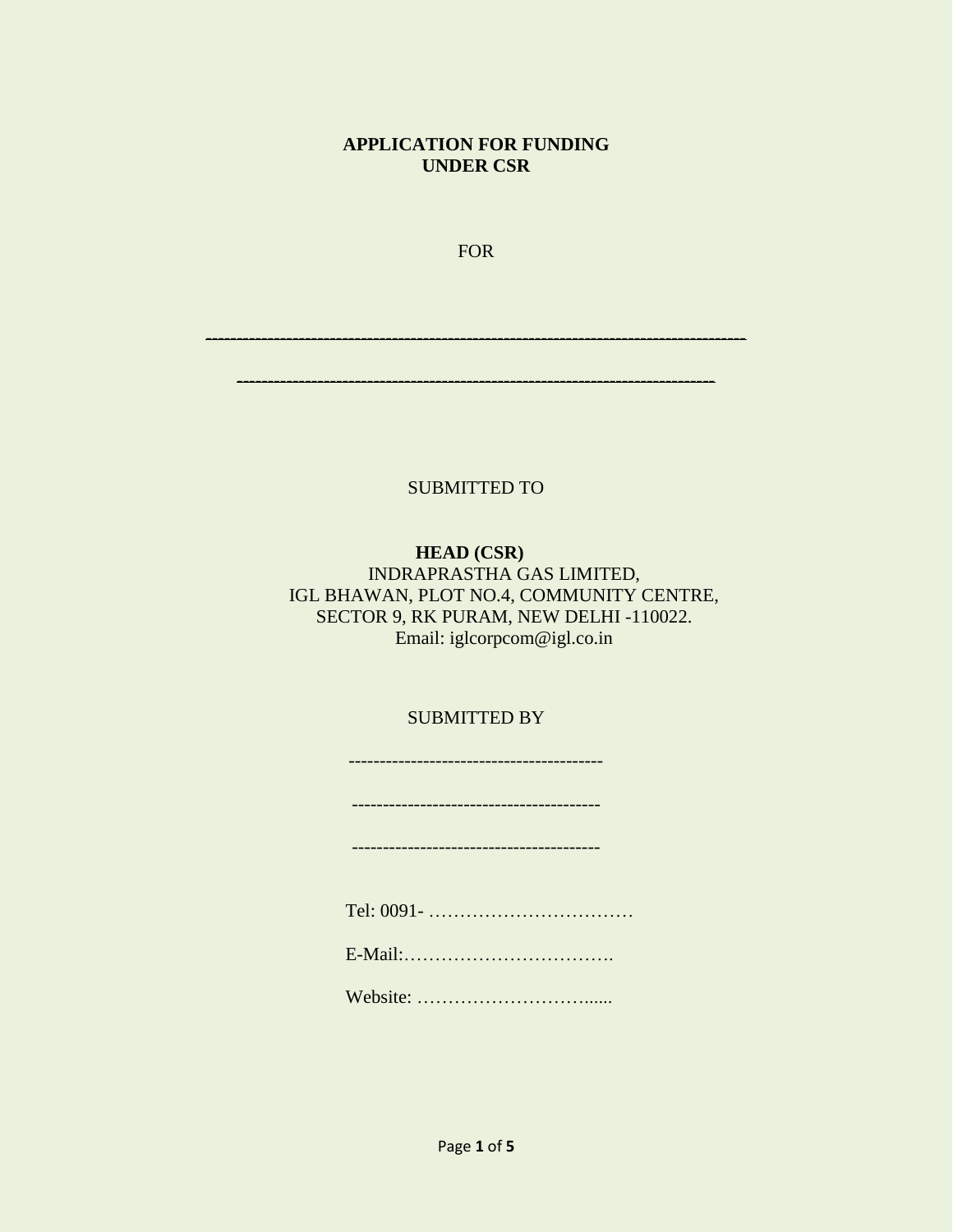## **(A)GENERAL INFORMATION**

| S.No.            | <b>Item</b>                                                                                                                                | <b>Details</b> |
|------------------|--------------------------------------------------------------------------------------------------------------------------------------------|----------------|
| 1.               | Project title for which<br>funding is sought                                                                                               |                |
| 2.               | <b>Applying Organization</b><br>(name)                                                                                                     |                |
| 3.               | Registered as<br>(Society/Foundation/Trust/<br>Others - kindly specify)                                                                    |                |
| $\overline{4}$ . | Year of Registration                                                                                                                       |                |
| 5.               | <b>Registered Address</b>                                                                                                                  |                |
| 6.               | <b>Correspondence Address</b>                                                                                                              |                |
| 7.               | Phone No.                                                                                                                                  |                |
| 8.               | <b>Email Address</b>                                                                                                                       |                |
| 9.               | Website (if any)                                                                                                                           |                |
| 10.              | PAN No. of the applying<br>organization                                                                                                    |                |
| 11.              | <b>Details of Authorized</b><br>Signatory (with name,<br>designation, PAN No. &<br>identity proof -<br>Aadhar/Passport/Driving<br>License) |                |
| 12.              | Details of Contact person, if<br>different then the authorized<br>signatory (with name,<br>designation & identity proof)                   |                |
| 13.              | Function / Responsibility of<br>contact person                                                                                             |                |
| 14.              | Organization's legal status                                                                                                                |                |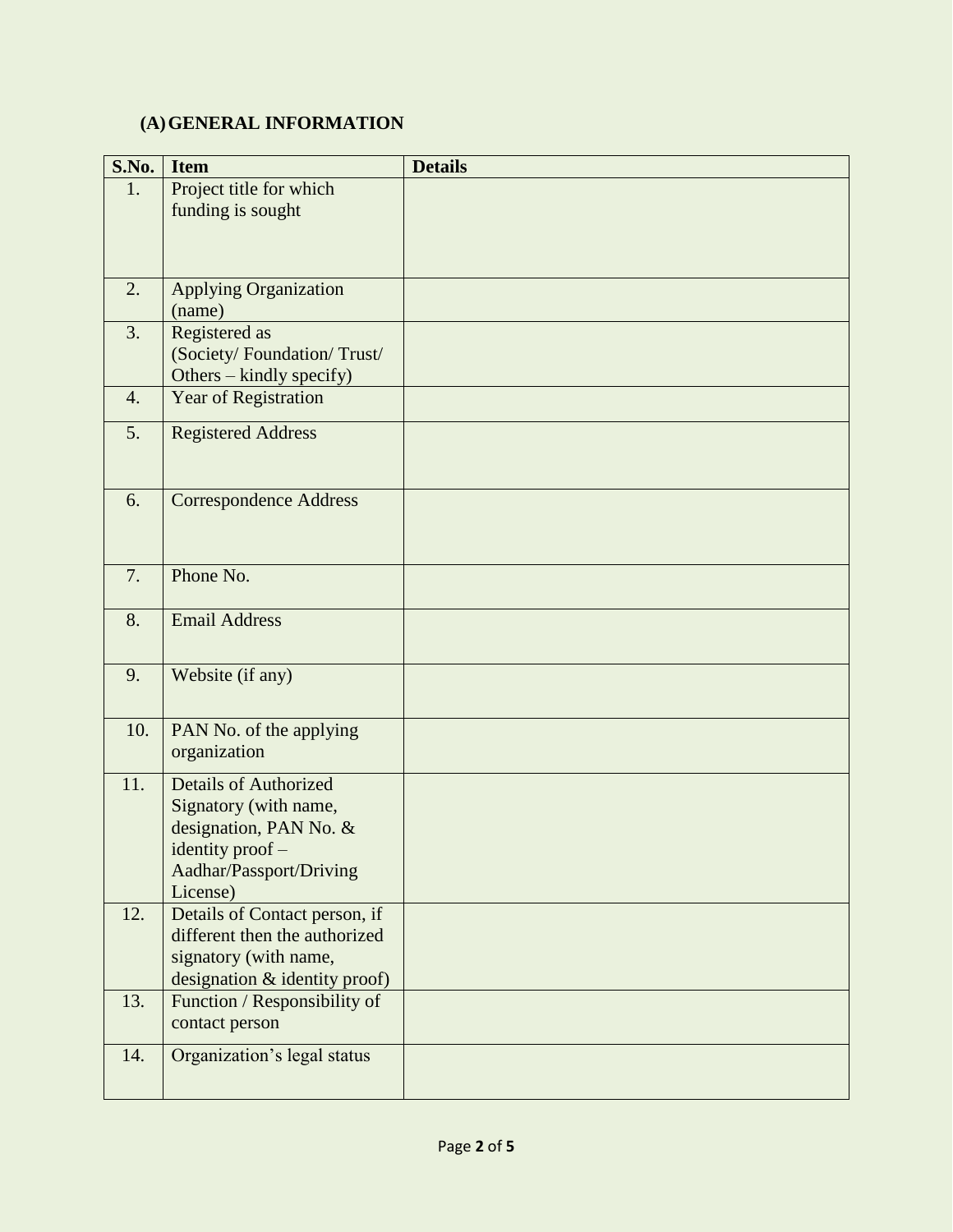| 15. | Other Registration u/s 12A of<br>Income tax Act                      |  |
|-----|----------------------------------------------------------------------|--|
| 16. | Income Tax exemption for<br>donation u/s 80G                         |  |
| 17. | <b>Registration for CSR</b><br>(CSR-1 Registration No. with<br>date) |  |
| 18. | <b>Project Location</b>                                              |  |
| 19. | <b>Target Group</b>                                                  |  |
| 20. | Project's duration                                                   |  |
| 21. | Project's budget (in INR)                                            |  |
| 22. | <b>CSR</b> funding requested<br>(in INR)                             |  |
| 23. | Any other information                                                |  |

# **(B) OTHER INFORMATION**

| S.No. | <b>Item</b>                                                                                                                       | <b>Remarks</b> |
|-------|-----------------------------------------------------------------------------------------------------------------------------------|----------------|
| 1.    | Geographical area of<br>project execution with<br>reason for selecting the<br>area.                                               |                |
| 2.    | <b>Details of Target</b><br>Beneficiaries,<br>including number of<br>beneficiaries &<br>background. (Mention<br>Annexure, if any) |                |
| 3.    | Detailed project<br>execution<br>methodology along<br>with milestone based<br>timelines. (Mention<br>Annexure, if any)            |                |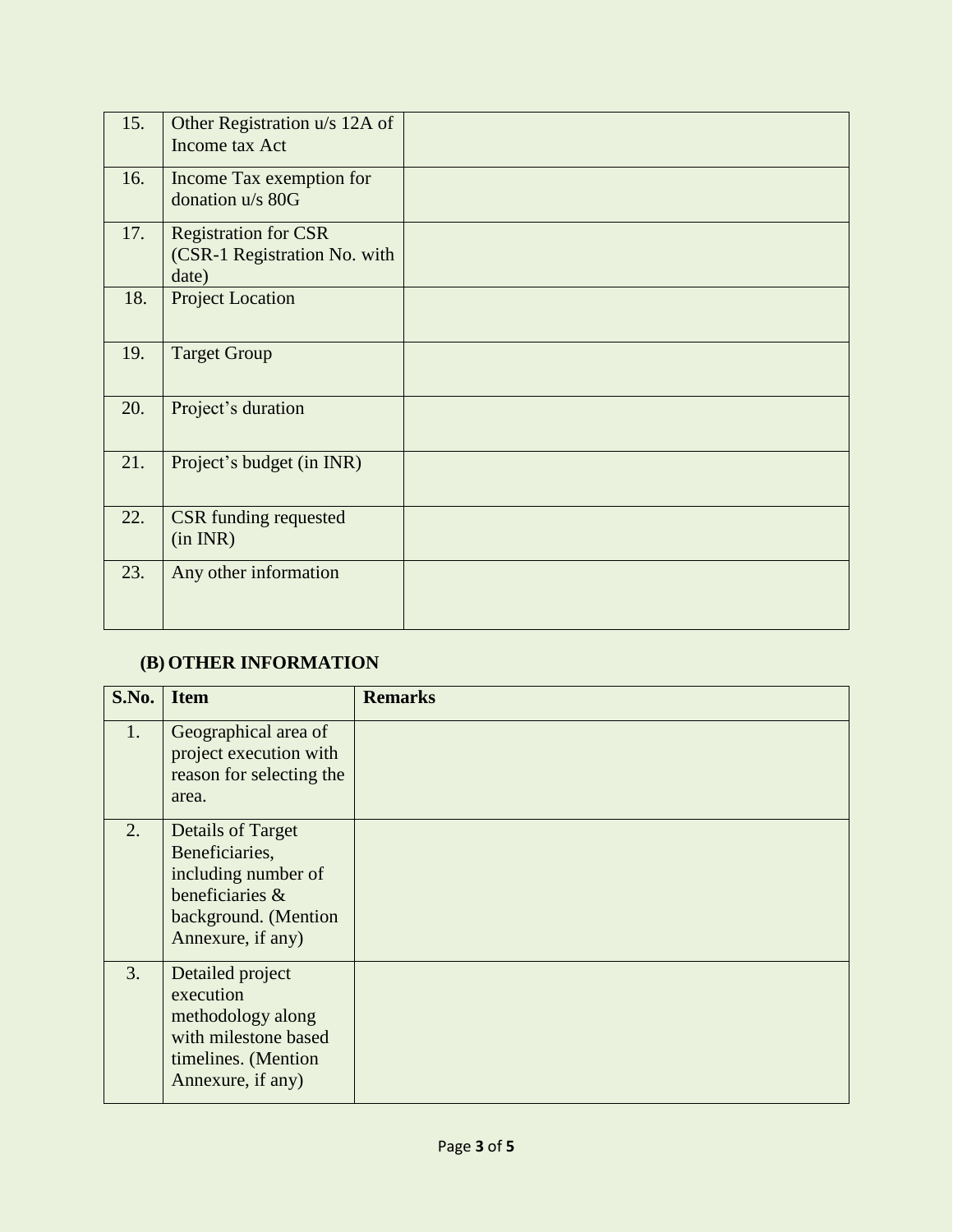| 4. | Estimation of project | <b>Financial Year</b>                             | <b>Amount (in INR)</b> |
|----|-----------------------|---------------------------------------------------|------------------------|
|    | cost                  |                                                   |                        |
|    |                       | 2022-23                                           |                        |
|    |                       | 2023-24                                           |                        |
|    |                       | 2024-25                                           |                        |
|    |                       |                                                   |                        |
|    |                       |                                                   |                        |
|    |                       | <b>Total Cost</b><br>(in INR)                     |                        |
|    |                       | <b>CSR</b> funding<br>sought from IGL<br>(in INR) |                        |

### **SIGNED, STAMPED AND VERIFIED COPIES OF FOLLOWING DOCUMENTS SHALL BE PROVIDED TO IGL ALONG WITH THE APPLICATION/PROPOSAL:**

- I. CSR-1 Registration Certificate.
- II. Certificate of Registration as a Society/ Foundation/ Trust.
- III. Trust Deed/ Memorandum of Association.
- IV. List of Board Members/Trustees with qualification & PAN numbers
- V. Details of Beneficiaries
- VI. Annual Report of last 3 financial years.
- VII. Acknowledgements of IT Return filed for last 3 years.
- VIII. Auditor's Report, Balance Sheet and Income & Expenditure Account of last 3 years.
	- IX. Income Tax exemption certificates: 80G/ 35 AC etc. along with certification that the validity of the certificate has not been withdrawn by Department of Revenue/IT Department, Govt. of India.
	- X. Registration certificates under sections 12A & 80G of Income tax Act.
	- XI. Bank Account Details, including cancelled cheque for that account
- XII. GST Registration Certificate (If not registered with GST, declaration required for same with reason of non registration, to be issued by a Chartered Accountant).
- XIII. Details of major completed project(s) during last 3 years along with project completion certificates issued from the funding agencies. Please provide impact assessment report of the same, if available.